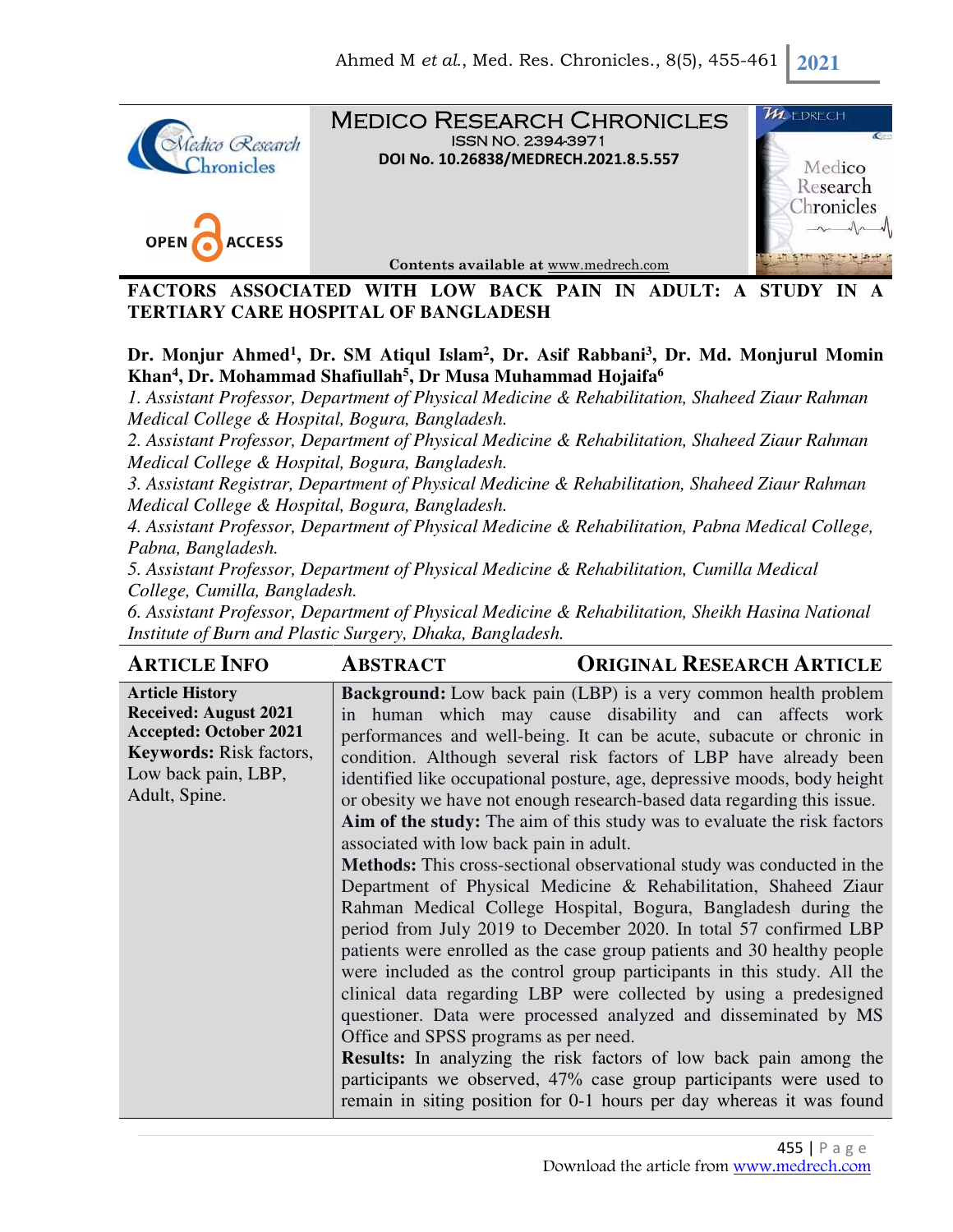|                             | among 67% in control group. Moreover, in case group 14% participants       |
|-----------------------------|----------------------------------------------------------------------------|
|                             | used to remain in sitting position for more than 6 hours per day which     |
|                             | was only 7% in control group. Besides age $(p=0.004)$ among several        |
|                             | possible risk factors, in this study, we found significant correlation of  |
|                             | low back pain in the duration of sitting position between the case and     |
|                             | control groups, where the p value was 0.006.                               |
|                             | <b>Conclusion:</b> Continuation pf long time sitting position is a harmful |
|                             | thing for the human musculoskeletal system. Now a day the lifestyle        |
| <b>Corresponding author</b> | factors, should be assessed with more attention for detecting the basic    |
| Dr. Monjur Ahmed*           | etiology of low back pain.                                                 |

#### **2021, www.medrech.com**

## **INTRODUCTION**

Low back pain (LBP) is a very common health problem in human which may cause disability and can affects work performances and well-being. It can be acute, subacute or chronic in condition. Back pain is a common presenting complaint and frequently affects individuals in their working years. [1] It is a major cause of sickness, disability, and absence from work. [2] It may be caused by gynecologic, neurologic, vascular, psychogenic, discogenic, or spondylogenic pathology. But generally, the cause of LBP remains 'unidentifiable' and that may encompass the causes like postural or mechanical back pain. [3] Low back pain (LBP) usually affects more often women than men and may leads to assume that, its cause is existing in the 'female reproductive system'. Any backache which can be pointed with a finger, or associated with local tenderness, is usually not due to intra-pelvic lesion. [4] The prevalence of LBP peaks around the end of the sixth decade of life. It is generally assumed that overweight and low back pain are related. [5] But, scientific evidence to support this relationship is not fully conclusive. [6,7] In some studies, it was reported that subjects carrying excessive abdominal fat mass over a long period of time may be at risk of low back pain, because of altered posture to counterbalance the protruding fat mass. [8] Among several musculoskeletal problems, LBP is the most prevalent 'musculoskeletal

condition' and it is a leading cause of disability across the world [9]. Besides other countries like Bangladesh, low back pain is one of the least prioritized 'non communicable' diseases in Nepal also [10]. LBP or low back pain causes patient's disability, severe pain and it extends the sick leave affecting about 80% of patients during the tenure of their lifetime [11,12]. It leads to high, direct and indirect costs and expenditures which have a great economic, medical as well as social impacts for individuals, society, families, as well as government [13]. This study was conducted to evaluate the risk factors associated with low back pain in adult.

## **OBJECTIVE**

## **General Objective**:

To evaluate the risk factors associated with low back pain in adult.

## **Specific Objective:**

- To assess the sociodemographic status of the participants.
- To determine the risk factors assessment among the participants.
- To determine the co-morbidity distribution among the participants.

## **METHODOLOGY**

This cross-sectional observational study was conducted in the Department of Physical Medicine & Rehabilitation, Shaheed Ziaur Rahman Medical College Hospital, Bogura, Bangladesh during the period from July 2019 to December 2020. In total 57 confirmed LBP patients were enrolled as the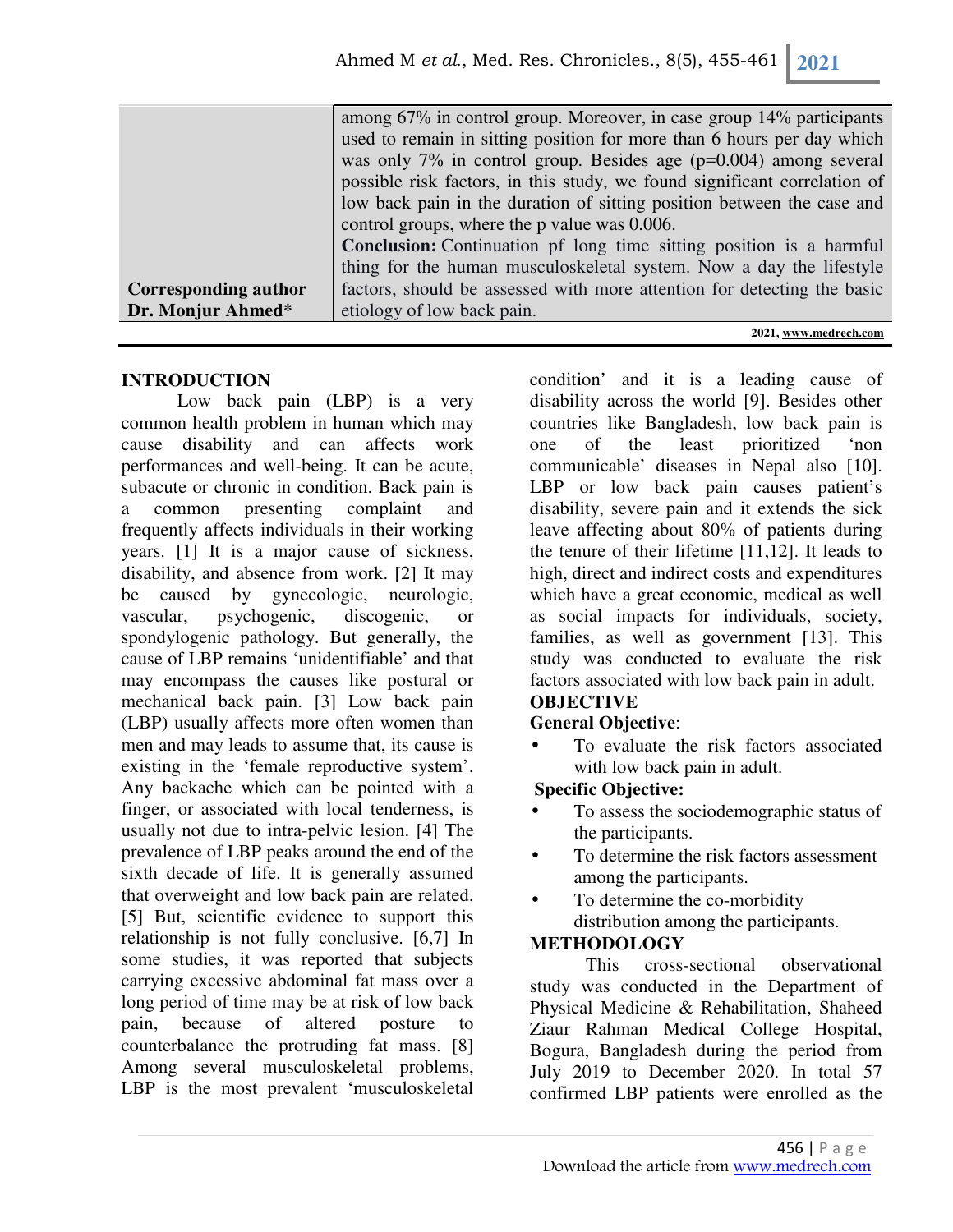case group patients and 30 healthy people were included as the control group participants in this study. According to the exclusion criteria of this study, patients of bellow 18 years and assault cases were excluded. Patients with incomplete data and cases with irregular contacts were deducted before finalizing the sample size. Proper written consents were taken from all the participants before starting data collection. Written consents were taken from control group participants also. The development of the questionnaire was based upon known risk indicators for low back pain as described by Kwon et al. (2006) [14]. The variable items were taken from Kwon et al.'s (2006) [14] questionnaire and adapted to meet the objectives of this study: age, obesity, frequency of exercise, level of stress, general health, extent of smoking and alcohol consumption, and the presence of low back pain. Questions on gender, form of exercise, occupation, hours spend sitting, standing and walking per day, heavy physical lifting, sick leave, and management of low back pain were included. All the clinical data regarding LBP were collected by using a predesigned questioner. Data were processed analyzed and disseminated by MS Office and SPSS programs as per need.

#### **RESULT**

In this study, the mean  $(\pm SD)$  ages of the case group, control group and total participants were 39.16±10.53, 32.48±9.12 and 36.86±10.77 years respectively. We found a significant correlation in age for LBP between the groups where the p value was 0.004. In case group, male participants were 46% whereas the female participants were

54%. So, among all the LBP patients of this study, female participants were dominating in number and the male-female ratio was 1:1.2. Most of the participants (89%) were Muslim. The highest number or almost one third of the patients (32%) completed secondary level of education. In this study, majority of the LBP patients (82%) were married and the highest number (47%) of patients were from middle classed families. In analyzing the risk factors of low back pain among the participants we observed, 47% case group participants were used to remain in siting position for 0-1 hours per day whereas it was found among 67% in control group. Moreover, in case group 14% participants used to remain in sitting position for more than 6 hours per day which was only 7% in control group. Among several possible risk factors in this study, we found significant correlation of low back pain in the duration of sitting position between the case and control groups where the p value was 0.006. On the other hand, in analyzing the daily walking habit in hour, doing heavy weight lifting works, engagement of perceived mental stress and BMI (kg/m²) distribution we did not find any significant correlation between the case and control groups. Besides these we have assessed the habit of smoking, alcohol consumption and habit of idle lifestyle also. But we did not find any correlation on those factors. On the other hand, in analyzing the Co-morbidities among the participants we observed diabetes, hypertension and arthritis were associated in 7.02%, 12.28% and 15.79% case group patients respectively. Besides these, some other co-morbidities were associated in one forth (26%) LBP patients.

| <b>Table 1:</b> Sociodemographic status of the participants $(N=87)$ |               |               |    |                  |               |               |  |
|----------------------------------------------------------------------|---------------|---------------|----|------------------|---------------|---------------|--|
| Characteristics                                                      | Case $(n=57)$ |               |    | Control $(n=30)$ | Case $(n=87)$ |               |  |
|                                                                      | n             | $\frac{0}{0}$ | n  | $\frac{0}{0}$    | n             | $\frac{0}{0}$ |  |
| <b>Gender distribution</b>                                           |               |               |    |                  |               |               |  |
| <b>Male</b>                                                          | 26            | 45.61         | 13 | 43.33            | 39            | 44.83         |  |
| <b>Female</b>                                                        | 31            | 54.39         | 17 | 56.67            | 48            | 55.17         |  |
| Age distribution (Mean $\pm SD$ )                                    |               |               |    |                  |               |               |  |

**Table 1:** Sociodemographic status of the participants (N=87)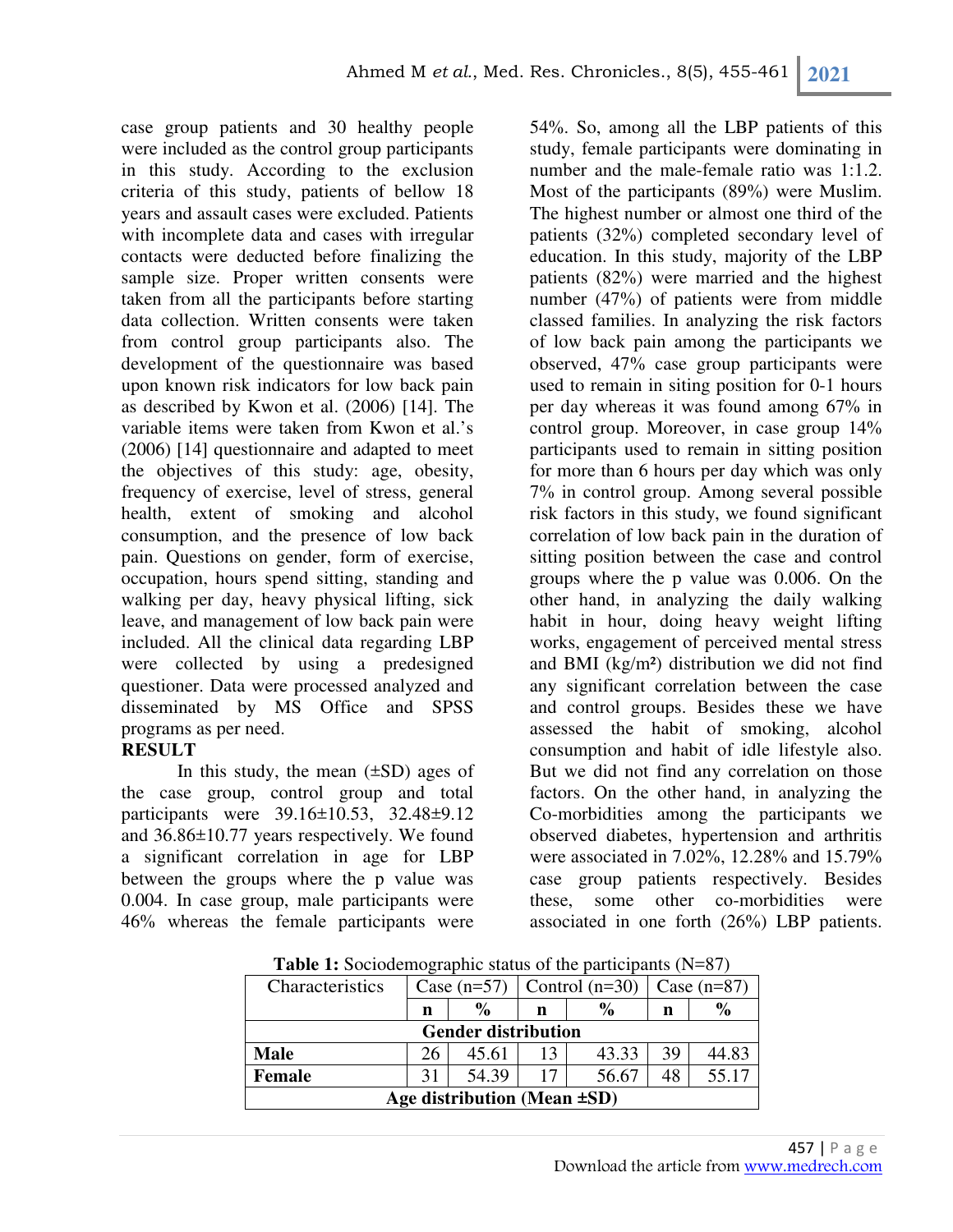| Year                                  |                | 39.16±10.53           |          | 32.48±9.12 | 36.86±10.77 |       |  |  |
|---------------------------------------|----------------|-----------------------|----------|------------|-------------|-------|--|--|
| <b>Religious status</b>               |                |                       |          |            |             |       |  |  |
| <b>Muslim</b>                         | 51             | 89.47                 | 27       | 90.00      | 78          | 89.66 |  |  |
| Hindu                                 | 5              | 8.77                  | 3        | 10.00      | 8           | 9.20  |  |  |
| <b>Others</b>                         | $\mathbf{1}$   | 1.75                  | $\theta$ | 0.00       | 1           | 1.15  |  |  |
| <b>Educational status</b>             |                |                       |          |            |             |       |  |  |
| <b>Illiterate</b>                     | 8              | 14.04                 | 2        | 6.67       | 10          | 11.49 |  |  |
| <b>Primary</b>                        | 13             | 22.81                 | 6        | 20.00      | 19          | 21.84 |  |  |
| Secondary                             | 18             | 31.58                 | 12       | 40.00      | 30          | 34.48 |  |  |
| <b>Higher Secondary</b>               | 12             | 21.05                 | 7        | 23.33      | 19          | 21.84 |  |  |
| <b>Graduation</b>                     | 6              | 10.53                 | 3        | 10.00      | 9           | 10.34 |  |  |
|                                       |                | <b>Marital status</b> |          |            |             |       |  |  |
| <b>Married</b>                        | 47             | 82.46                 | 17       | 56.67      | 64          | 73.56 |  |  |
| <b>Unmarried</b>                      | 8              | 14.04                 | 12       | 40.00      | 20          | 22.99 |  |  |
| <b>Separated</b>                      | $\overline{2}$ | 3.51                  |          | 3.33       | 3           | 3.45  |  |  |
| Family status (As per monthly income) |                |                       |          |            |             |       |  |  |
| Lower                                 | 20             | 35.09                 | 9        | 30.00      | 29          | 33.33 |  |  |
| <b>Middle</b>                         | 27             | 47.37                 | 16       | 53.33      | 43          | 49.43 |  |  |
| Upper                                 | 10             | 17.54                 | 5        | 16.67      | 15          | 17.24 |  |  |

**Table 2:** Risk factors assessment among the participants (N=87)

| <b>Characteristics</b>                | Case $(n=57)$ |                                  | Control $(n=30)$ | p value    |       |  |  |
|---------------------------------------|---------------|----------------------------------|------------------|------------|-------|--|--|
|                                       | n             | $\%$                             | $\mathbf n$      | $\%$       |       |  |  |
| Age                                   |               |                                  |                  |            |       |  |  |
| Mean $\pm SD$                         |               | $39.16 \pm 10.53$                |                  | 32.48±9.12 | 0.004 |  |  |
| Sitting position for hour/day         |               |                                  |                  |            |       |  |  |
| $0 - 1$                               | 26            | 45.61                            | 20               | 66.67      | 0.006 |  |  |
| $2 - 4$                               | 13            | 22.81                            | 5                | 16.67      |       |  |  |
| $5 - 6$                               | 10            | 17.54                            | 3                | 10         |       |  |  |
| > 6                                   | 8             | 14.04                            | $\overline{2}$   | 6.67       |       |  |  |
|                                       |               | Daily walking habit in hour      |                  |            |       |  |  |
| $0 - 1$                               | 10            | 17.54                            |                  | 23.33      | 0.889 |  |  |
| $2 - 4$                               | 13            | 22.81                            | 8                | 26.67      |       |  |  |
| $5 - 6$                               | 16            | 28.07                            | 9                | 30         |       |  |  |
| $>6$                                  | 18            | 31.58                            | 6                | 20         |       |  |  |
|                                       |               | Doing heavy weight lifting works |                  |            |       |  |  |
| Yes                                   | 20            | 35.09                            | 12               | 40         | 0.168 |  |  |
| Often                                 | 31            | 54.39                            | 14               | 46.67      |       |  |  |
| N <sub>o</sub>                        | 6             | 10.53                            | 4                | 13.33      |       |  |  |
| Engagement of perceived mental stress |               |                                  |                  |            |       |  |  |
| Never                                 | 5             | 8.77                             | 7                | 23.33      | 0.163 |  |  |
| Sometimes                             | 30            | 52.63                            | 14               | 46.67      |       |  |  |
| Often                                 | 9             | 15.79                            | 5                | 16.67      |       |  |  |
| All the time                          | 13            | 22.81                            | $\overline{4}$   | 13.33      |       |  |  |
| BMI $(kg/m2)$ distribution            |               |                                  |                  |            |       |  |  |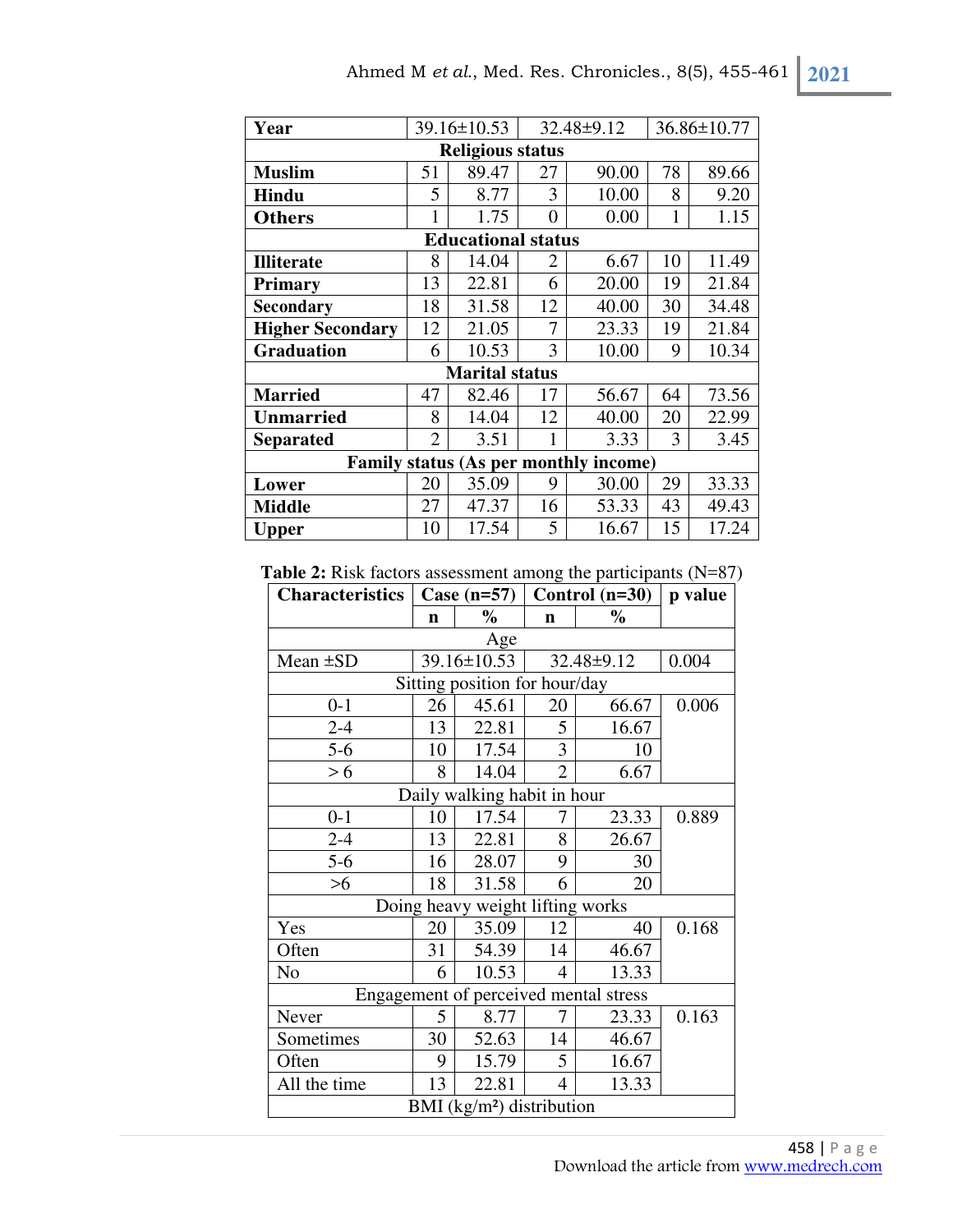| < 19    |     | 5.26  |    | 20    | 0.399 |
|---------|-----|-------|----|-------|-------|
| 19-27.4 | 26  | 45.61 | 20 | 66.67 |       |
| 27,5-39 | 29. | 40.35 | ت  |       |       |
| >40     | ◡   |       |    | 3.33  |       |

**Table 3:** Co-morbidity distribution among the participants (N=87)

| Characteristics     | Case $(n=57)$ |       |   | Control $(n=30)$ |    |               |
|---------------------|---------------|-------|---|------------------|----|---------------|
|                     | n             | $\%$  | n | $\frac{0}{0}$    | n  | $\frac{0}{0}$ |
| <b>Diabetes</b>     |               | 7.02  |   | 3.33             |    | 5.75          |
| <b>Hypertension</b> |               | 12.28 |   | 6.67             |    | 10.34         |
| <b>Arthritis</b>    | Q             | 15.79 |   | 6.67             | 11 | 12.64         |
| <b>Other</b>        | 15            | 26.32 |   | 10.OC            | 18 | 20.69         |

## **DISCUSSION**

The aim of this study was to evaluate the risk factors associated with low back pain in adult. In our study, the mean  $(\pm SD)$  ages of the case group, control group and total participants were 39.16±10.53, 32.48±9.12 and 36.86±10.77 years respectively. In case group, male participants were 46% whereas the female participants were 54%. According to Jeffries et al. [15], the prevalence of low back pain increases with age and Hellerstein et al. [16] adds that economic productivity decreases with age. Although in our study we did not find any correlation of LBP with the BMIs of participants it is said that, the mean BMI increased with age in low back pain sufferers and reached a peak in the 41 to 60 years age group. According to Crook et al. (2001) the appropriate BMI for people over the age of 35 is between 21 and 27kg/m². In our study, female patients were dominating in number in case group. More women than men suffered from low back pain in this study and females were 1,67 times more at risk for developing low back pain than men (CI 1.04; 2.69) a finding supported by the results of Burdorf and Sorock's study [18]. Possible explanations for the higher prevalence of low back pain among women are the influence of gyneacological conditions [14], domestic activities [19] and the higher reporting of symptoms by women. In our study in analyzing the risk factors of low back pain

among the participants we observed, 47% case group participants were used to remain in siting position for 0-1 hours per day whereas it was found among 67% in control group. Moreover, in case group 14% participants used to remain in sitting position for more than 6 hours per day which was only 7% in control group. Among several possible risk factors in this study, we found significant correlation of low back pain in the duration of sitting position between the case and control groups only, where the p value was 0.006. Pain is caused by increased load on the ligaments during sustained positions. Weakness of the stabilizing muscles increases the load which subsequently increases the pain experienced [20]. As sitting, standing and walking for more than six hours per day had the highest percentages of low back pain, this may be an indication that a balance should exist between prolonged sitting, standing and walking. Winkel [21] said that moderate loads applied to the spine during sitting, standing and walking seem to be protective while either too much or too little might cause pain. It should be taken into account that the self-reporting of time spends sitting, standing and walking may not be accurate, as participants may not be able to recall information accurately. In a study they claimed, a bent and twisted posture for long periods, and making repetitive movements with the trunk or exposed to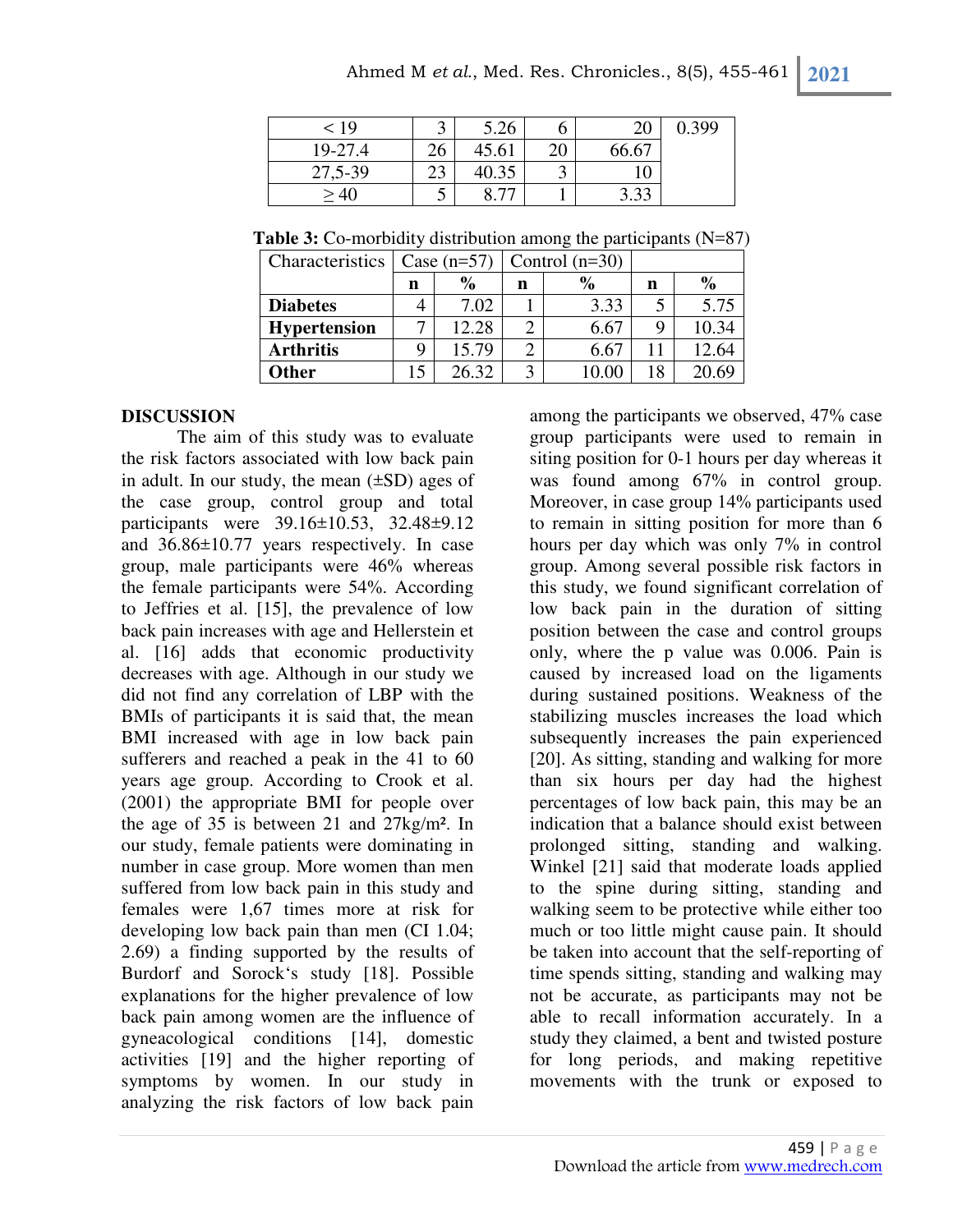vibrations which are known occupational risk factors for LBP [22].

## **Limitation of the study:**

This was a single centered study with a small sized sample. So, findings of this study may not reflect the exact scenario of the whole country.

# **CONCLUSION & RECOMMENDATION**

Continuation of long time sitting position is a harmful thing for the human musculoskeletal system. Now a day the lifestyle factors, should be assessed with more attention for detecting the basic etiology of low back pain. Participation in exercises may be a protective factor against low back pain while perceived stress all the time may be associated with the presence of low back pain. For getting more specific information regarding this issue we would like to recommend for conducting more studies in several places with larger sized samples.

## **REFERENCES**

- 1. Grotle, Margreth, et al. "Clinical course and prognostic factors in acute low back pain: patients consulting primary care for the first time." Spine 30.8 (2005): 976-982.
- 2. Moffett JK, Richardson G, Sheldon T, Maynard A. Back pain: its management and cost to society. Discussion Paper 129. York, UK: Centre for Health Economics, University of York, 1995.
- 3. Chou R, Qaseem A, Snow V. Diagnosis and treatment of LBP: a joint clinical practice guideline from the American College of Physicians and the American Pain Society. Ann Intern Med 2007;147:478.
- 4. Howard FM. Chronic Pelvic Pain. Obstet Gynecol 2003; 101:594-611.
- 5. Sterud T, Tynes T. Work-related psychosocial and me- chanical risk factors for low back pain: a 3-year follow-up study of the general working population in Norway. Oc- cup Environ Med 2013; 70: 296-302.
- 6. Mirtz, Timothy A., and Leon Greene. "Is obesity a risk factor for low back pain? An example of using the evidence to answer a clinical question." Chiropractic & osteopathy 13.1 (2005): 1-6.
- 7. Wright D, Barrow S, Fisher AD, Horsley SD, Jayson MI. Influence of physical, psychological and behavioural factors on consultation for back pain. Br J Rheumatol1995;34:156-61.
- 8. Dario, Amabile B., et al. "Are obesity and body fat distribution associated with low back pain in women? A populationbased study of 1128 Spanish twins." European Spine Journal 25.4 (2016): 1188-1195.
- 9. Louw QA, Morris LD, Grimmer-Somers K. The prevalence of low back pain in Africa: a systematic review. BMC Musculoskelet Disord. 2007; 8: 1–14. https://doi.org/10.1186/1471-2474-8-1 PMID: 17204151.
- 10. Sharma S, Traeger AC, Mishra SR, Sharma S, Maher CG. Delivering the right care to people with low back pain in low- and middle-income countries: the case of Nepal. J Glob Health. 2019;  $9(1)$ . https://doi. org/10.7189/jogh.09.010304 PMID: 30774940.
- 11. Hoy D, Brooks P, Blyth F, Buchbinder R. The epidemiology of low back pain. Best Pract Res Clin Rheu- matol. 2010; 24: 769–781. https://doi.org/10.1016/j.berh.2010.10.00 2 PMID: 21665125.
- 12. Lambeek LC, Bosmans JE, Van Royen BJ, Van Tulder MW, Van Mechelen W, Anema JR. Effect of integrated care for sick listed patients with chronic low back pain: economic evaluation alongside a ran- domised controlled trial. Bmj. 2010; 341: c6414. https://doi.org/10.1136/bmj.c6414 PMID: 21118874.